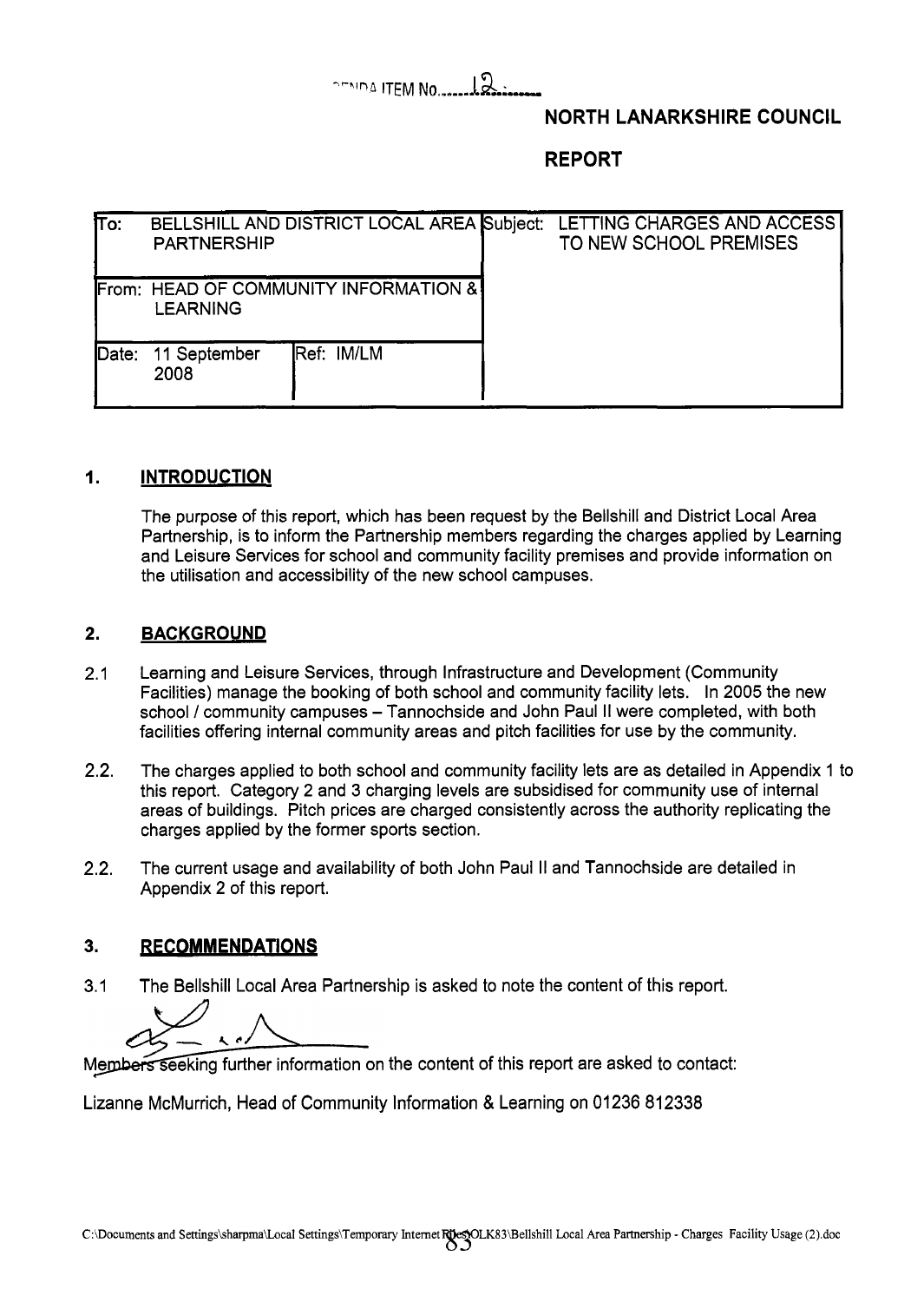Appendix 1

**Rorth**<br>**Lanarkshi** 

**Coluncfl** 

I

## NORTH LANARKSHIRE COUNCIL

## LEARNING AND LEISURE SERVICES

#### School and Community Facilities Charges April 2008 - March 2009

# north lanarkshire **school and community facilities**

| hourly charges 1 April 2008 - 31 March 2009                                                                                                    |             | Mon<br>to Fri     | Sat<br>to 11pm    | Sun/Public Hols<br>and after 11pm |
|------------------------------------------------------------------------------------------------------------------------------------------------|-------------|-------------------|-------------------|-----------------------------------|
| Category 2<br>Youth organisations, Self help Croups, Early Years, Out of School Care (non-                                                     | Room        | Per hour<br>£1.90 | Per hour<br>£3.80 | Per hour<br>16.30                 |
| commercial), Unemployed, Serior Citizens, Community Councils & Voluntary Groups<br>tackling Poverty, Social Inclusion, Councillurs' Surgeries, | Hall        | £2.55             | £5.10             | £8.90                             |
| Category 3                                                                                                                                     |             | Per hour          | Per hour          | Per hour                          |
| Adult Activity Hobby Groups, Associations, Trade Unions & Political Parties, Other                                                             | Room        | £3.80             | £7.65             | £10.20                            |
| Services, Agencies, Churches & Adult Sports Groups, Ex. Games Halls & Pitches.                                                                 | Hall        | £5.00             | £10.20            | £15.35                            |
| Category 4                                                                                                                                     |             | Per frour         | Per hour          | Per hour                          |
| Social Activities & Functions.                                                                                                                 | Room        | £6.30             | £12.80            | £12.80                            |
|                                                                                                                                                | <b>Hall</b> | £12.80            | £19.10            | £19.10                            |
| Category 5                                                                                                                                     |             | Per hour          | Per hour          | Per hour                          |
| Commercial Lets, Inc. Profit Clubs, Sports & Activity.                                                                                         | Room        | £10.20            | £19.10            | £20.30                            |
|                                                                                                                                                | Hall        | £19.10            | £33.50            | £34.70                            |
| Sports Hall/Adult Team Sport                                                                                                                   |             | Per hour          | Per hour          | Per hour                          |
|                                                                                                                                                |             | <b>£21.65</b>     | 120.00            | £23.30                            |

## **Football Pitches**

|        | <b>Grass Pitch &amp; Changing</b> | Per Game | Synthetic/Astro 1/3 Pitch | Per Hour |       | 3rd Generation Full Pitch Per Hour |          |
|--------|-----------------------------------|----------|---------------------------|----------|-------|------------------------------------|----------|
| Adult  | 그 책이 보였습니다.                       | £33.00   | Adult                     | £21.60   | Adult |                                    | £48.00 · |
| Junior |                                   | E16.60.  | lunior                    | \$10.80  | lumor |                                    | £24.00   |

| <b>Category Applied</b>       | <b>Type of Support Offered William</b>                                                                     |
|-------------------------------|------------------------------------------------------------------------------------------------------------|
| Category 2                    | Charge level applied to community groups - not for profit.                                                 |
|                               | Application for Category 2 status awarded by facilities section.                                           |
|                               | Rate applicable for use of internal areas.                                                                 |
| Category 3                    | Charge level applied to adult activity groups / uniformed groups.                                          |
| Category 4                    | Self financing social functions - birthday party / engagements /                                           |
|                               | race nights etc.                                                                                           |
| Category 5                    | Commercial organisations - profit generating.                                                              |
| Sport Hall / Adult Team Sport | Adult rate converted to junior rate where games hall facilities are<br>available.                          |
| <b>Football Pitches</b>       | Adult or junior rate applied to all pitch bookings. Sport rate for 90<br>minutes converted to hourly rate. |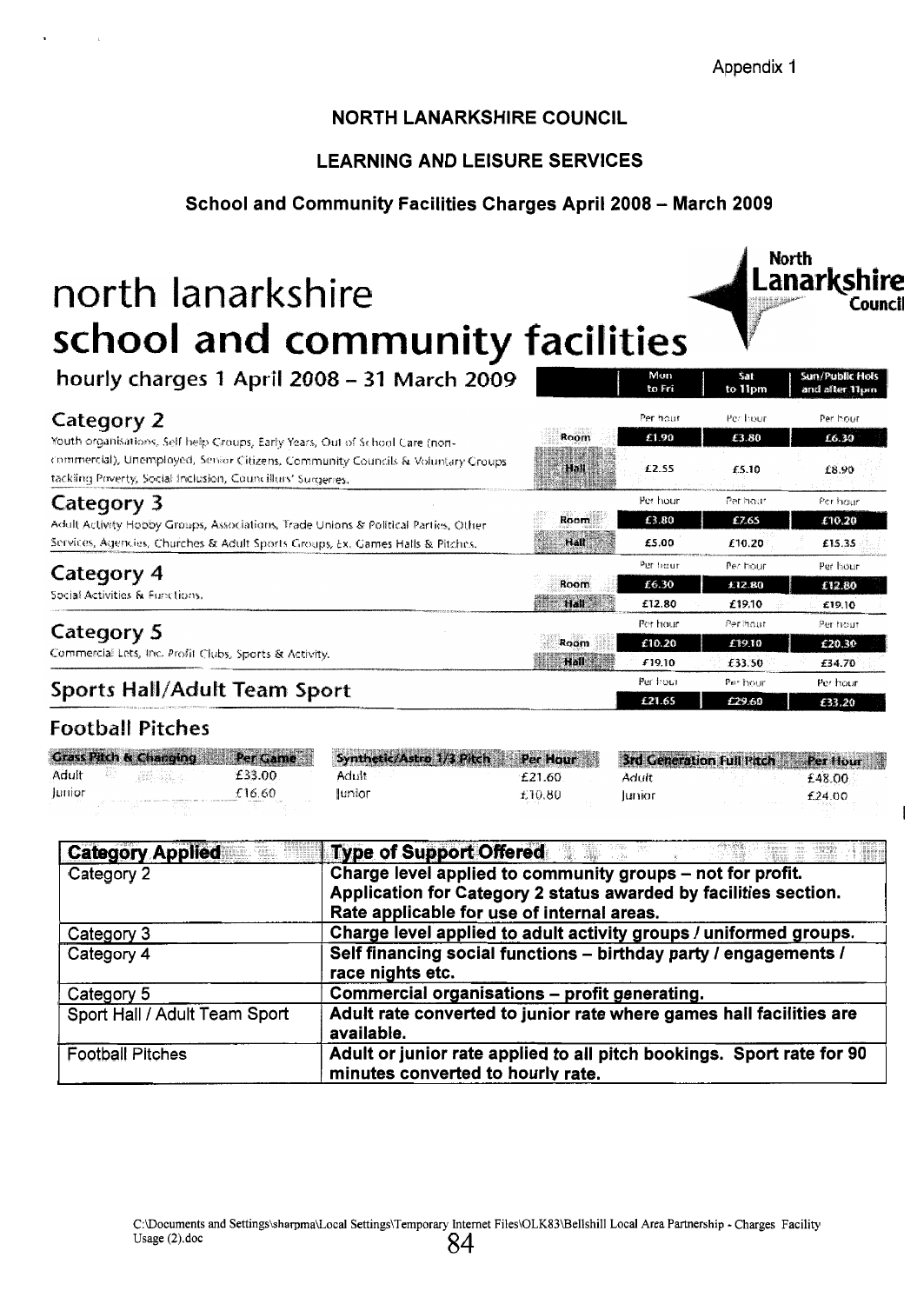| <br><b>John Paul II</b> | ------                                                          |  |
|-------------------------|-----------------------------------------------------------------|--|
|                         | Aliqust - December<br>$\sim$ $\sim$ $\sim$ $\sim$ $\sim$ $\sim$ |  |

|                                                                                                                                                                                    |                                                                       |                                                                                                                                                   |                                                |                                                            | Appendix 2                    |                            |  |
|------------------------------------------------------------------------------------------------------------------------------------------------------------------------------------|-----------------------------------------------------------------------|---------------------------------------------------------------------------------------------------------------------------------------------------|------------------------------------------------|------------------------------------------------------------|-------------------------------|----------------------------|--|
|                                                                                                                                                                                    |                                                                       |                                                                                                                                                   |                                                |                                                            |                               |                            |  |
|                                                                                                                                                                                    |                                                                       |                                                                                                                                                   |                                                |                                                            |                               |                            |  |
|                                                                                                                                                                                    | August - December<br>available hours per                              | 2008                                                                                                                                              |                                                | hours used per                                             | utilisation                   | utilisation 50             |  |
|                                                                                                                                                                                    | <b>week</b><br>19<br>15<br>55                                         | available hours 22 wks<br>418<br>330<br>1210                                                                                                      | hours used 22 wks<br>266<br>220<br>154         | week<br>13<br>10 <sub>1</sub><br>$\overline{7}$            | per week<br>68%<br>66%<br>13% | weeks<br>65%<br>66%<br>12% |  |
|                                                                                                                                                                                    | 55<br>55                                                              | 1210<br>1210                                                                                                                                      | $\mathbf{0}$<br>$\overline{\mathbf{0}}$<br>- 1 | $\bf{0}$<br>$\mathbf{0}$<br>$\blacksquare$<br>$\mathbf{I}$ | 0%<br>0%                      | $0\%$<br>$\overline{0\%}$  |  |
|                                                                                                                                                                                    | Day of week                                                           |                                                                                                                                                   | <b>Available time</b>                          |                                                            |                               |                            |  |
| John Paul II<br>Accommodation<br>Pitch<br>Gym<br>GP Room - G73<br>GP Room - G74<br>Crèche<br>Current Usage<br><b>Availability August 2008</b><br><b>Area</b><br>Pitch availability | Wednesday<br>Friday<br>Saturday                                       | Available time in<br>7pm<br>6pm<br>1pm                                                                                                            | out<br>8 <sub>pm</sub><br>9pm<br>4pm           |                                                            |                               |                            |  |
| Crèche<br> GP73                                                                                                                                                                    | <b>Monday to Friday</b><br>Monday<br><b>Tuesday</b>                   | 9am<br>$\sqrt{9}$ am<br>9am                                                                                                                       | 8 <sub>pm</sub><br>7 <sub>pm</sub><br>4pm      |                                                            |                               |                            |  |
|                                                                                                                                                                                    | Wednesday<br>Thursday<br>Friday                                       | $\vert$ 9am<br>1pm<br>9am                                                                                                                         | 8pm<br>8pm<br>8pm                              |                                                            |                               |                            |  |
|                                                                                                                                                                                    | Saturday & Sunday<br>Monday to Friday<br>Tuesday / Wednesday & Friday | Anytime available<br>$\sqrt{9}$ am<br>6 <sub>pm</sub>                                                                                             | 8pm<br>9pm                                     |                                                            |                               |                            |  |
|                                                                                                                                                                                    |                                                                       |                                                                                                                                                   |                                                |                                                            |                               |                            |  |
|                                                                                                                                                                                    |                                                                       | C:\Documents and Settings\sharpma\Local Settings\Temporary Internet Files\OLK83\Bellshill Local Area Partnership - Charges Facility Usage (2).doc |                                                |                                                            |                               |                            |  |
| GP74<br>Gym / Dining<br><b>Vailability</b>                                                                                                                                         |                                                                       |                                                                                                                                                   |                                                |                                                            |                               |                            |  |
|                                                                                                                                                                                    |                                                                       |                                                                                                                                                   |                                                |                                                            |                               |                            |  |

 $\overline{S}8$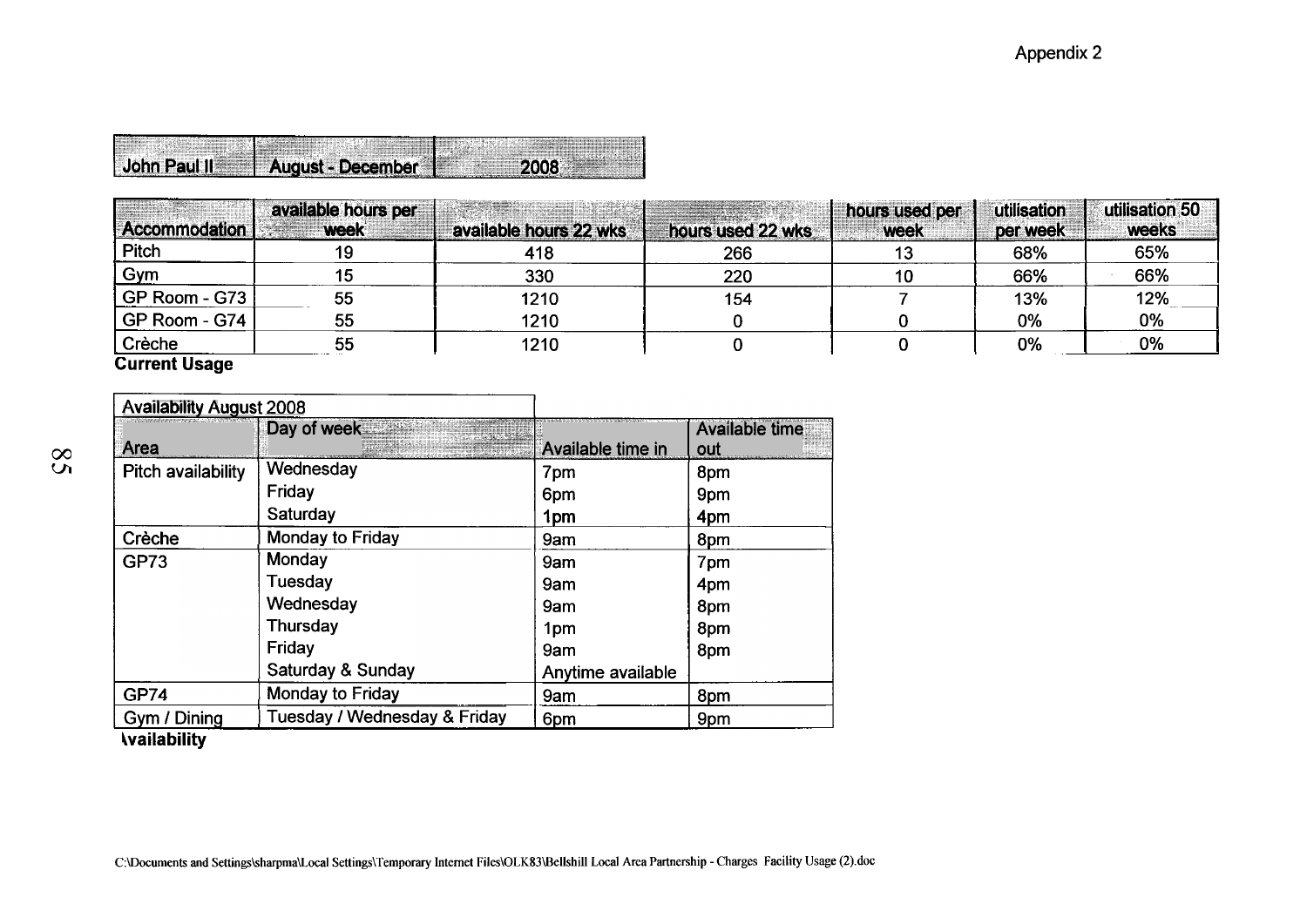| <b>Area</b>                | <b>Usage &amp; availability summary</b>                                                                        |
|----------------------------|----------------------------------------------------------------------------------------------------------------|
| Pitch $-1 \times 7$ a-side | The pitch is used weekly on average for 64% of the available hours. Based on a 50 week projection the pitch is |
|                            | anticipated to be used for 65% of the total capacity. There is availability on a Wednesday and Friday evening  |
|                            | and a Saturday afternoon as detailed above.                                                                    |
| Gym                        | The gym is used weekly on average for 66% of the available hours. Based on a 50 week projection the gym is     |
|                            | anticipated to be used for 66% of the total capacity.                                                          |
| $GP$ Room $-$ G73          | GP Room – G73 is used weekly on average for 13% of the available hours. Based on a 50 week projection the      |
|                            | GP Room is anticipated to be used for 12% of the available capacity.                                           |
| GP Room - G74              | Learning and Leisure Services are currently investigating alternative options to encourage use of the GP Rooms |
|                            | & Crèche Room. Areas are used at holiday periods by Viewpark Family Centre.                                    |
| Crèche                     | As above.                                                                                                      |
| <b>Summary</b>             |                                                                                                                |

 $\sim 10^{-1}$ 

 $\label{eq:2.1} \frac{1}{\sqrt{2\pi}}\int_{0}^{\infty}\frac{1}{\sqrt{2\pi}}\left(\frac{1}{\sqrt{2\pi}}\right)^{2\alpha} \frac{1}{\sqrt{2\pi}}\int_{0}^{\infty}\frac{1}{\sqrt{2\pi}}\frac{1}{\sqrt{2\pi}}\frac{1}{\sqrt{2\pi}}\frac{1}{\sqrt{2\pi}}\frac{1}{\sqrt{2\pi}}\frac{1}{\sqrt{2\pi}}\frac{1}{\sqrt{2\pi}}\frac{1}{\sqrt{2\pi}}\frac{1}{\sqrt{2\pi}}\frac{1}{\sqrt{2\pi}}\frac{1}{\sqrt{2\pi}}\frac{$ 

 $\sim$ 

 $\mathcal{L}$ 

**Summary**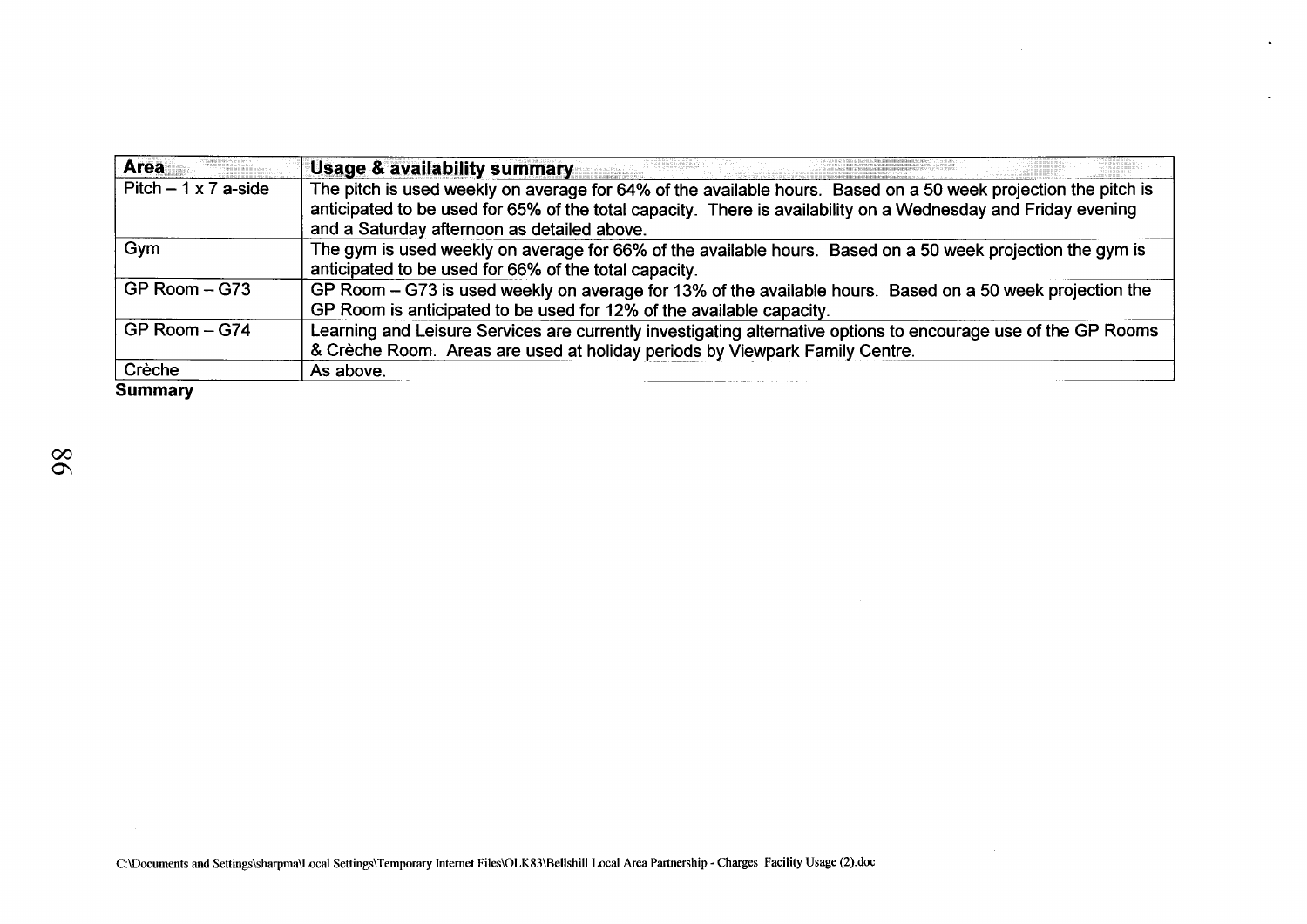| <b>fannochside   August - December</b> |  |  |
|----------------------------------------|--|--|
|                                        |  |  |
|                                        |  |  |

| <b>Accommodation</b>       | available hrs per<br><b>week</b> | available hrs<br>22 wks | hours used 22<br><b>wks</b> | hours used per<br><b>Week</b> | utilisation per<br><b>week</b> | utilisation 50 weeks |
|----------------------------|----------------------------------|-------------------------|-----------------------------|-------------------------------|--------------------------------|----------------------|
| <b>Pitches</b>             |                                  | 418                     | 352                         | 16                            | 84%                            | 80%                  |
| Gym                        |                                  | 330                     | 132                         |                               | 40%                            | 38%                  |
| GP Room - G76 <sup>1</sup> | 55                               | 1210                    | 44                          |                               | 4%                             | 4%                   |
| GP Room - G77              | 55                               | 1210                    | 44                          |                               | 4%                             | 4%                   |
| Crèche<br>.                | 55                               | 1210                    |                             |                               | 0%                             | 0%                   |

**Current Usage** 

|                | <b>Availability August 2008</b>                  |     |                                        |
|----------------|--------------------------------------------------|-----|----------------------------------------|
|                | Day of week                                      |     | Available time in   Available time out |
| <b>Pitches</b> | Wednesday                                        | 8pm | 9pm                                    |
|                | Saturday                                         | 2pm | 4pm                                    |
| Crèche         | Monday / Tuesday / Wednesday / Thursday / Friday | 9am | 8pm                                    |
| <b>GP76</b>    | Monday / Tuesday / Wednesday / Thursday / Friday | 9am | $8pm (mon 6pm - 8pm)$                  |
| <b>GP77</b>    | Monday / Tuesday / Wednesday / Thursday / Friday | 9am | 8pm (mon 10am - 12pm)                  |
| Gym            | Monday & Wednesday                               | 8pm | 9pm                                    |
|                | Tuesday, Thursday & Friday                       | 6pm | 9pm                                    |

**Availability** 

| Area             | <b>Usage &amp; availability summary</b>                                                                                                                                                                                                                                              |
|------------------|--------------------------------------------------------------------------------------------------------------------------------------------------------------------------------------------------------------------------------------------------------------------------------------|
| Pitches-1 x full | The pitch is used weekly on average for 84% of the available hours. Based on a 50 week projection the pitches are<br>anticipated to be used for 80% of the total capacity. There is availability on a Wednesday and Saturday. Pitches<br>are available from 6pm during the week.     |
| Gym              | The gym is used weekly on average for 40% of the available hours. Based on a 50 week projection the gym is<br>anticipated to be used for 38% of the total capacity. There is availability throughout the week.                                                                       |
| GP Room - G76    | GP Room – G76 is used weekly on average for 4% of the available hours. Based on a 50 week projection the GP<br>Room is anticipated to be used for 4% of the available capacity. One – off courses book both GP rooms for week<br>long periods. Utilisation is based on regular lets. |